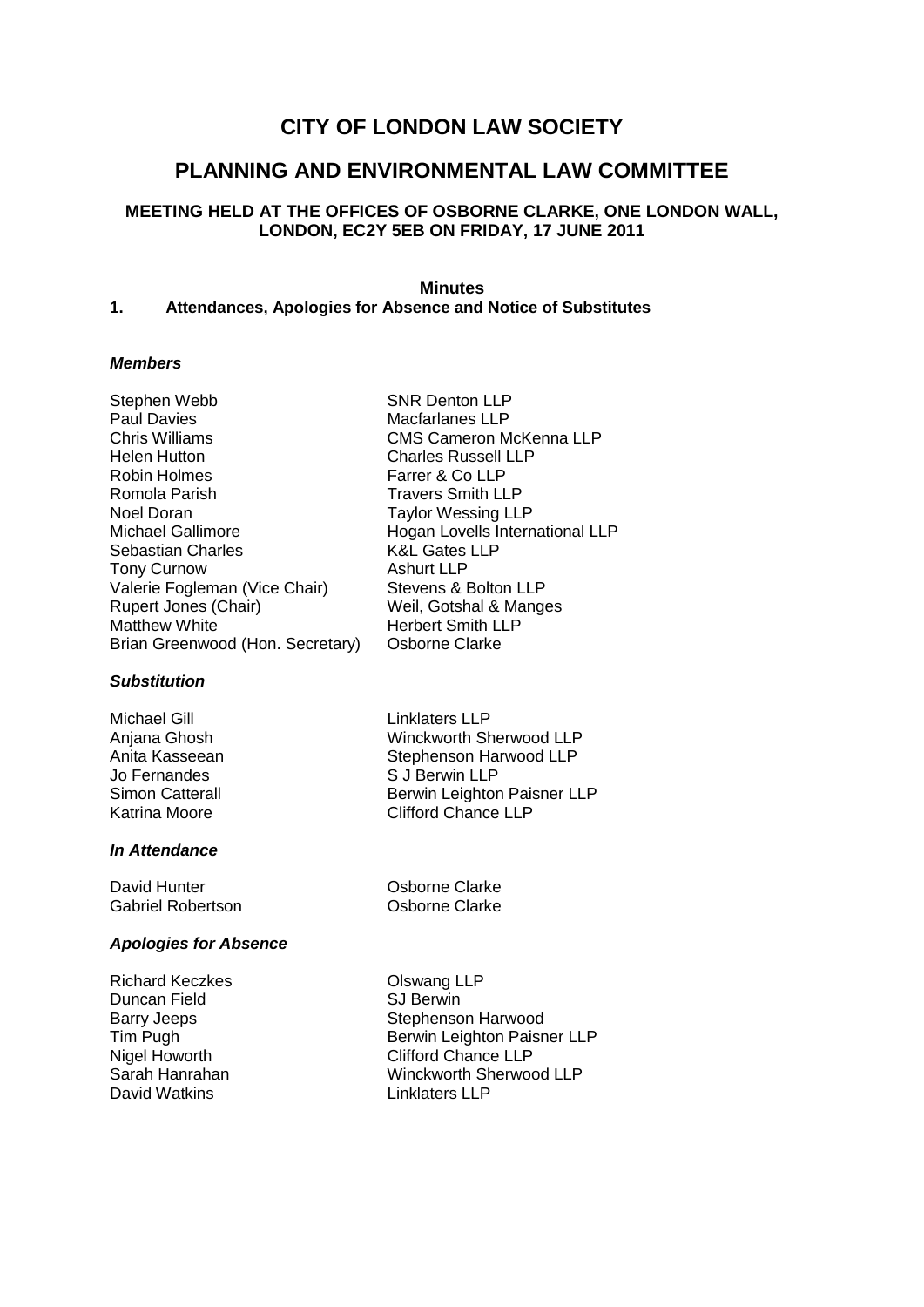## **2. Minutes of Last Meeting and Matters Arising**

The Minutes of the last meeting were approved as circulated and there were no matters arising that were not already included on the Agenda for this meeting.

## **3. Chairman's Report**

The Chairman reported on the following:

- (i) He drew attention to the recent appointment of Richard Keczkes as Chairman of the Law Society's Planning and Environmental Law Committee. Richard will be succeeding David Brock of Mills & Reeve, David formerly being a member of this Committee when Head of Planning at Herbert Smith. Richard takes up his post in September of this year.
- (ii) Localism Bill the Chairman reported on progress. The Law Society was continuing to lobby on various fronts in the House of Lords (particularly in relation to clause 104) but at present Government was assuming what was becoming an almost standard position, namely whilst listening to comments made from interested parties it was not in fact accepting any amendments.
- (iii) The Chairman reported that he had attended an RTPI reception at Portcullis House.
- (iv) The Chairman had also attended the retirement reception for David McIntosh, who had stepped down as the first Chairman of the City of London Law Society following the formal separation in September 2007 of the CLLS from the City of London Solicitors' Company. In this context, the Chairman also reported that the new Chief Executive of the City of London Law Society was David Hobart, former Chief Executive of the Bar Council. In addition, the new Chairman of the City of London Law Society is Alasdair Douglas, formerly senior partner of Travis Smith.

## **4. Membership of the Committee**

The Chairman reported two new potential members for the Committee, asking for views, namely Joshua Risso-Gill of Nabarro and Ian Ginbey of Clyde & Co, formerly of Macfarlanes LLP.

## **5. Consultation Papers**

- (i) *Change of Use from commercial to residential* it was pointed out that Peter Rees on behalf of the City of London Corporation had argued that the proposals in relation to change of use from commercial to residential should not apply to the City of London. The position at Westminster was noted vis-a-vis policies in their own local plan. It was agreed that there may be special reasons for applying different regimes but the general view was that local planning authorities should retain powers and have sound policy grounds for any approval of such changes of use.
- (ii) *Greenhouse Gases* should companies be reporting greenhouse gas emissions and should the obligation to report be limited to specific types of companies?
- (iii) *Red Tape Challenge* the Vice Chairman drew attention to the Cabinet Office web page, pointing out that the government proposed to "cut out" legislation/ statutory instruments that did not appear to achieve anything and as a consequence some 278 instruments were to be repealed. The Vice Chairman had prepared what the Chairman considered to be a "hard line response".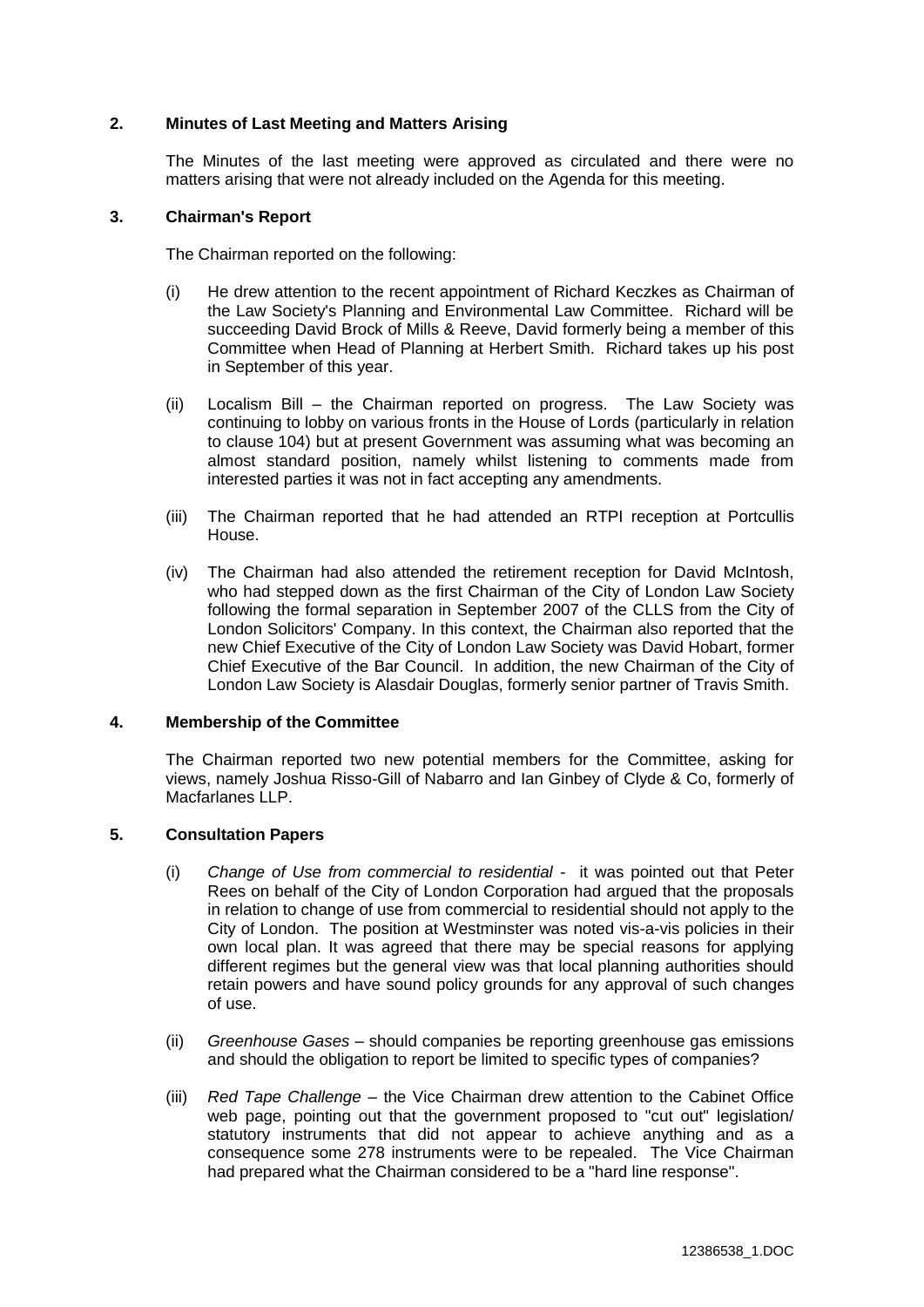- (iv) *Waste Review* it was noted that this dealt with waste collection and it was not considered that the consultation document should be reviewed by the Committee.
- (v) *Community Infrastructure Levy* attention was drawn to the draft Charging Schedule produced by the Mayor of London for the proposals for the City Corporation. These were noted but it was agreed that no formal response would be submitted.
- (vi) *CLLS Certificate of Title* the Land Law Committees had sought our comments on the draft of the new seventh edition of this certificate. A response is required by our Committee, although planning has not changed overmuch. An issue was raised as to whether in fact the Certificate fully covered issues such as flooding.
- (vii) *Contaminated Land Warning Card* this Law Society warning card is currently being reviewed and it was agreed that progress would be reported back to the next meeting of the Committee.

## **6. Documents for Noting**

Attention was drawn to the following:

- (i) Speech by Greg Clark "A new settlement for planning" 14 June (RTPI Convention)
- (ii) Updated plain English Guide to the Localism Bill.
- (iii) DCLG Guidance to Local Authorities on responding to the new rights of communities to buy community assets.
- (iv) PPS3 Planning and Housing.
- (v) DEFRA Natural Environment White Paper.
- (vi) Right of communities to protect green spaces.

## **7. Major development sites and Section 106 obligations**

Michael Gallimore reported on the progress that has been made (or rather not made) with the Department in relation to problems arising in relation to Section 106 Agreements when developers are unable to secure the execution of all landowners. Attention was drawn to an article written by Michael which appeared in Planning Magazine on 23 May 2011. It was noted that the difficulties alluded to in the submission paper of June 2009 have still not been resolved. Michael reported that, having drawn the matter to the attention of the Department, they had responded in the following terms:

*"Work on the NPPF is well under way. I am not sure at this stage what the timescales are for revising other policy-type documents, such as circulars or whether there is scope at the moment to consider individual components of those documents rather than undertaking a more comprehensive review. Resources across the Department are quite stretched at the moment and the Localism Bill and the NPPF are key focuses.*

*I* will, though, discuss this issue with colleagues when I get an opportunity, and *get back to you.*

*In the meantime, Circular 11/95 and the policy tests therein remain in place.*